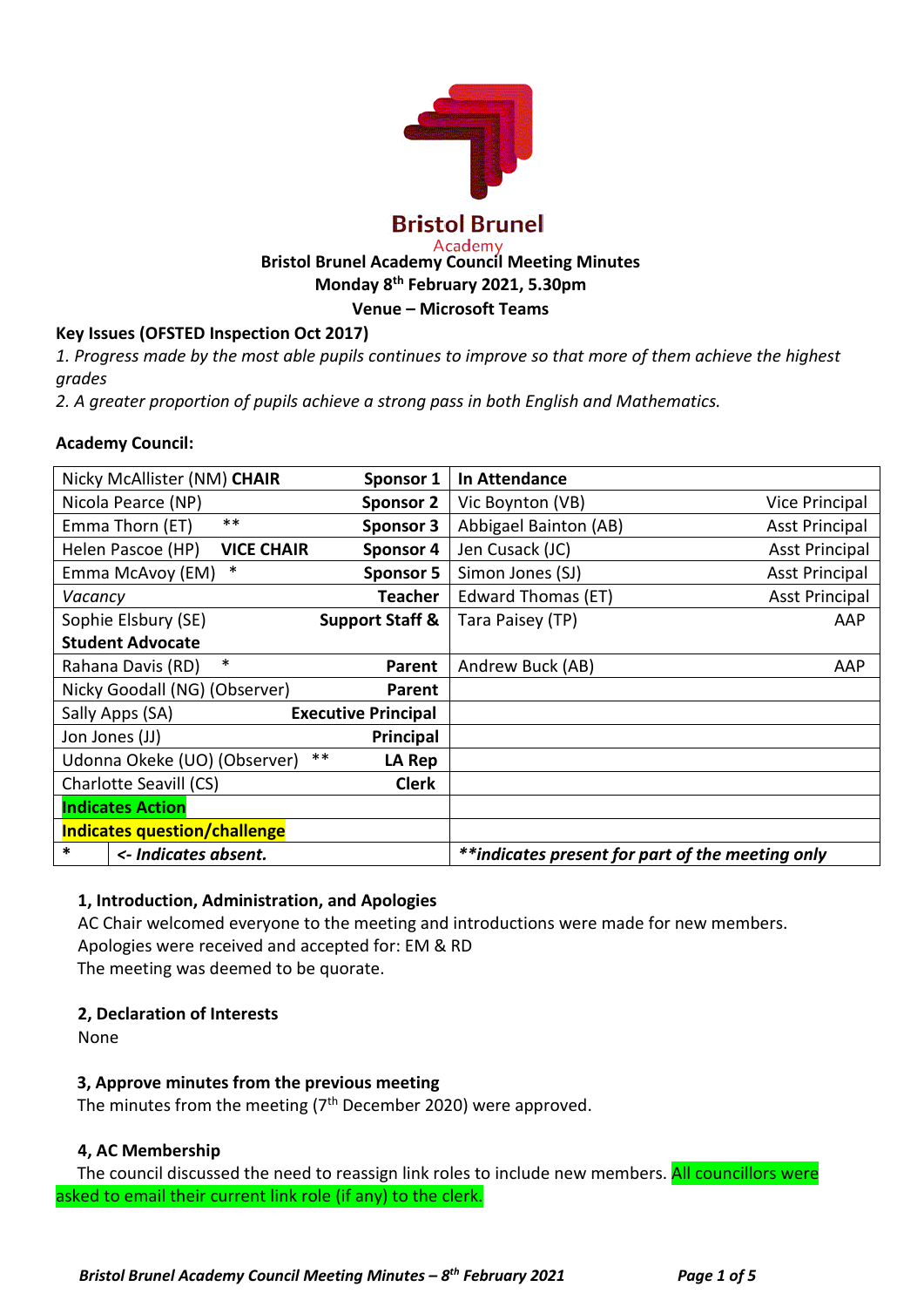## **5, Actions and Matters Arising**

- The academy is tracking the attendance at remote lessons and the actual completion and submission of work and will provide an update at the next meeting. The council also asked for an update on extended writing at the next meeting – Complete
- The Council requested an update on workload for staff at the next meeting action Principal. Complete
- Councillors were reminded to complete their Nimble training by the end of term as this is now overdue. Complete
- The minutes from the meeting (5th October 2020) are to be approved via email to the Chair and Clerk by 10th December 2020 - Complete

## **Academy Council Report**

The council received an update on the Academy's approach to online learning in the latest lockdown. The academy was able to shift much more easily into a lockdown leadership structure this time having learned from previous periods of lockdown. As a trust, the collective aim is to ensure that students are safe, fed and learning. The academy has 5 priorities:

- 1. Distance learning approach
- 2. Supporting Y11 around course completions
- 3. Distance pastoral care and safeguarding
- 4. Onsite provision for vulnerable and keyworker families
- 5. Mass testing

All staff meet for a weekly briefing on a Monday morning. They are reminded of the areas of focus, Employee Assistance Program, Thrive App, Mental Health First Aiders and to ensure they are looking after themselves. Staff share feedback from families and students during the briefing which has been very positive, especially the speed at which the academy can switch to online learning, as well as the regular phone calls and support for families.

The Senior Leadership Team have clarified responsibilities and delegated some responsibilities to create a more sustainable model and create clarity around expectations. For staff whose normal role is difficult to carry out at home (technicians for example) their responsibilities have shifted to support the academy in new ways. In addition, the meetings timetable has been reformatted to reduce the number of meetings but to ensure that people are able to stay connected.

The council was reassured that the new model was more sustainable and that feedback from parents showed that the academy is meeting students needs. The council asked what kinds of issues are being raised by staff at briefings.

Generally, feedback comes through curriculum meetings rather than all staff briefing. Feedback includes the difficulties of juggling work and home life as boundaries get blurred. The biggest challenge for the academy so far has been ensuring staff stay home as they are very keen to be in the academy. Some staff are worried about the return to face to face and the virus but most are looking forward to returning to a more normal structure of face to face lessons.

#### **Mass Testing**

The council received an update on the mass testing program at the academy. The academy received a visit from the military to offer logistics support for testing. The feedback was really positive. The Covid Testing Coordinators at the academy have been working on the processes needed for administer mass testing since New Years Eve when guidance for schools was available. The initial guidance was for mass testing as schools were due to reopen fully in the new year, however this changed quickly with the third national lockdown. Forty members have staff have been trained using the NHS Online testing system and the academy offers 10 testing booths. Staff and students have been able to access testing, including opening the testing facilities for evening workers such as cleaners and site teams, and offering testing for CLF primary schools who didn't have testing available to them at the time.

The academy has been able to track consent from families and keep staff and students up to date with guidance changes with regards to the impact and next steps for a positive test.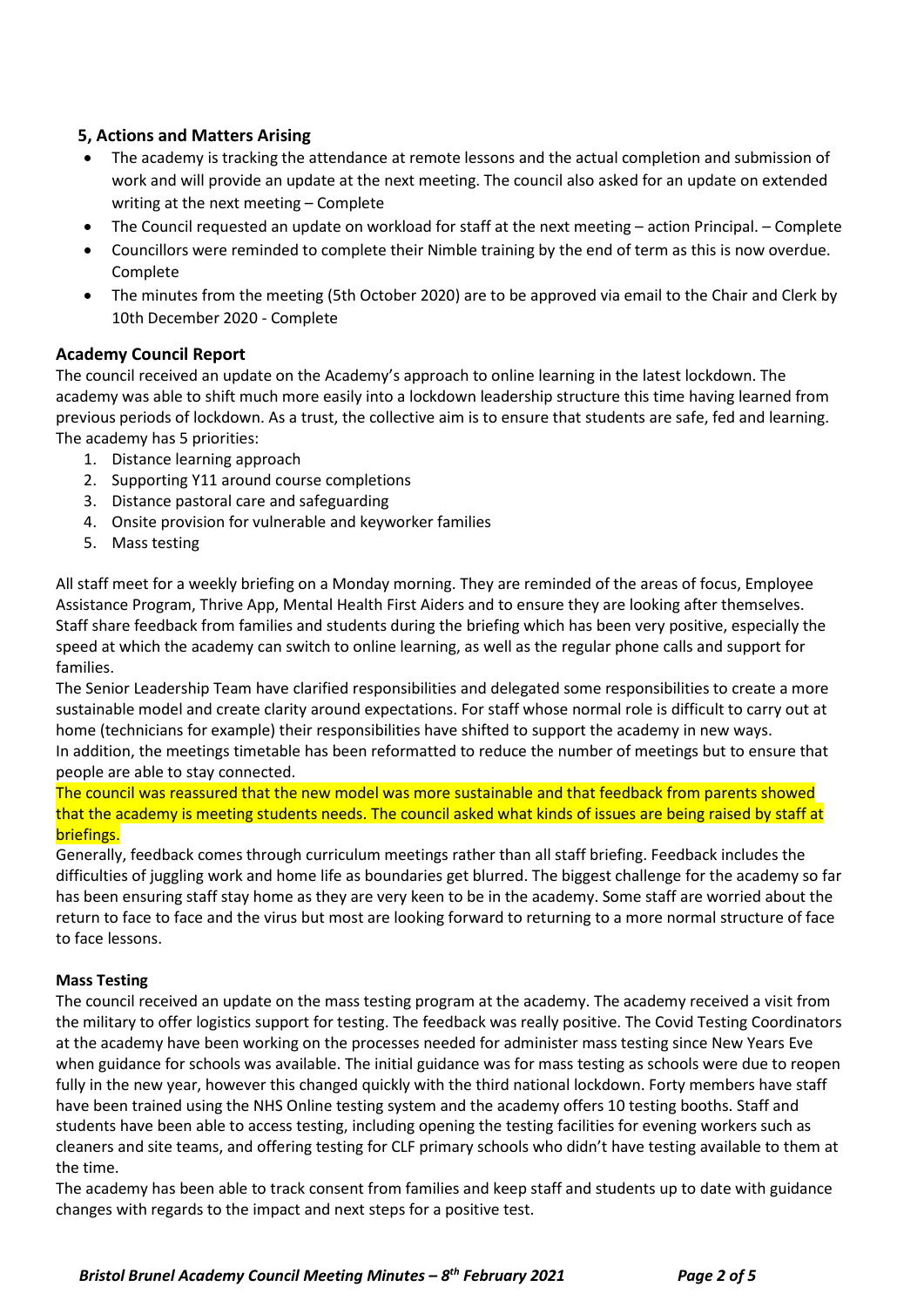When the government announces the reopening of schools, the academy is in a good position to offer tests to all students prior to return and routinely going forward.

The council asked if the academy has any guidance about the threshold for testing that ensures it is effective and raised the current surge testing happening in the local area.

The academy hasn't had any guidance but in Years 10 & 11 there are only 16 families who have refused testing and for some of these it is because they already test at home due to jobs within the household (eg. Healthcare workers). In KS3 there are still some outstanding returns but the picture so far is also positive. Some families have chosen not to test due to sensory needs and these families are being offered help from Health care assistants should they wish.

The council agreed the picture was really encouraging and were reassured that the academy is in a strong position to reopen with safe testing in the near future.

The council asked how many positive tests the academy has administered. There were some false positives to begin with but there have been no positive tests for several weeks.

#### **Onsite Provision**

The academy received an update on the current onsite provision. There are around 190 students who access the provision across the week. Members of SLT thought carefully who comes on to site and the rooms that and how to allocate staff for their academic, emotional and EHCP needs. There are a number of students who have fortnightly safety plan and PP reviews. The provision is reviewed regularly and new students invited in if they are eligible.

Students have engaged really well and, although they are in the same room every day, staff are able to provide them challenge and exercise.

There are 60 students who access the academy full time and the rest access a part time offer which allows the academy to offer some provision to more students across the week which works really well.

The council asked how staff decide what students are offered.

Staff look at each eligible student on an individual basis and make a decision with the parents' consent. The Council asked what capacity is and what percentage of parents have chosen to keep their children at home. The government guidance has been used in conjunction with academy information to set limits that are reasonable. Initially the numbers were limited to 100 and gradually the numbers have increased to address students' needs.

The council asked if any key worker request have been rejected.

The academy has offered part time provision for lots of key workers and lots of parents have chosen to keep their children at home. We keep regular contact and let them know that there is provision available to them but respect their choices.

The council asked how the numbers at BBA compare to other academies in the trust.

The academy has about the same level of uptake as others in the trust.

The academy has a great team onsite and feedback is positive; students enjoy attending, they feel secure and safe and benefit from what they are offered. Lots of students thank staff at the end of the day.

Staff at the academy have a robust system for regular contact with all families including an average of around 10-12 home visits a week. The council discussed safeguarding and was reassured that the academy is responding to student needs as required including the increased safeguarding needs that are reflective of the national picture.

## **Distance Learning**

The council received an update on the current distance learning offer from the academy. The academy has been operating some kind of distance learning package now for almost a year and has been able to hone and upskill the provision to what is used today. It is a popular system with parents and it's manageable for staff.

The academy has chosen to use a blended approach rather than 100% live lessons. There are around 50-60% live lessons and set activities to be completed. High expectations of all students are still maintained and feedback can be offered through both questioning and marking written work.

This lockdown the academy has utilised Teams classrooms to provide live feedback to students which works particular well at KS4.

According to a recent survey 87% of parents feel their children are being set the right amount of work and around 95% of parents felt that the amount of live lessons is right. Student voice is also positive.

The system has been set up in such a way that there is a bank of work available, all saved in one place, to assist with staff absence, allow for single isolating students or small groups as well as national lockdown situations. This has enabled staff to have work ready for students at home within minutes, in an organised and user friendly way.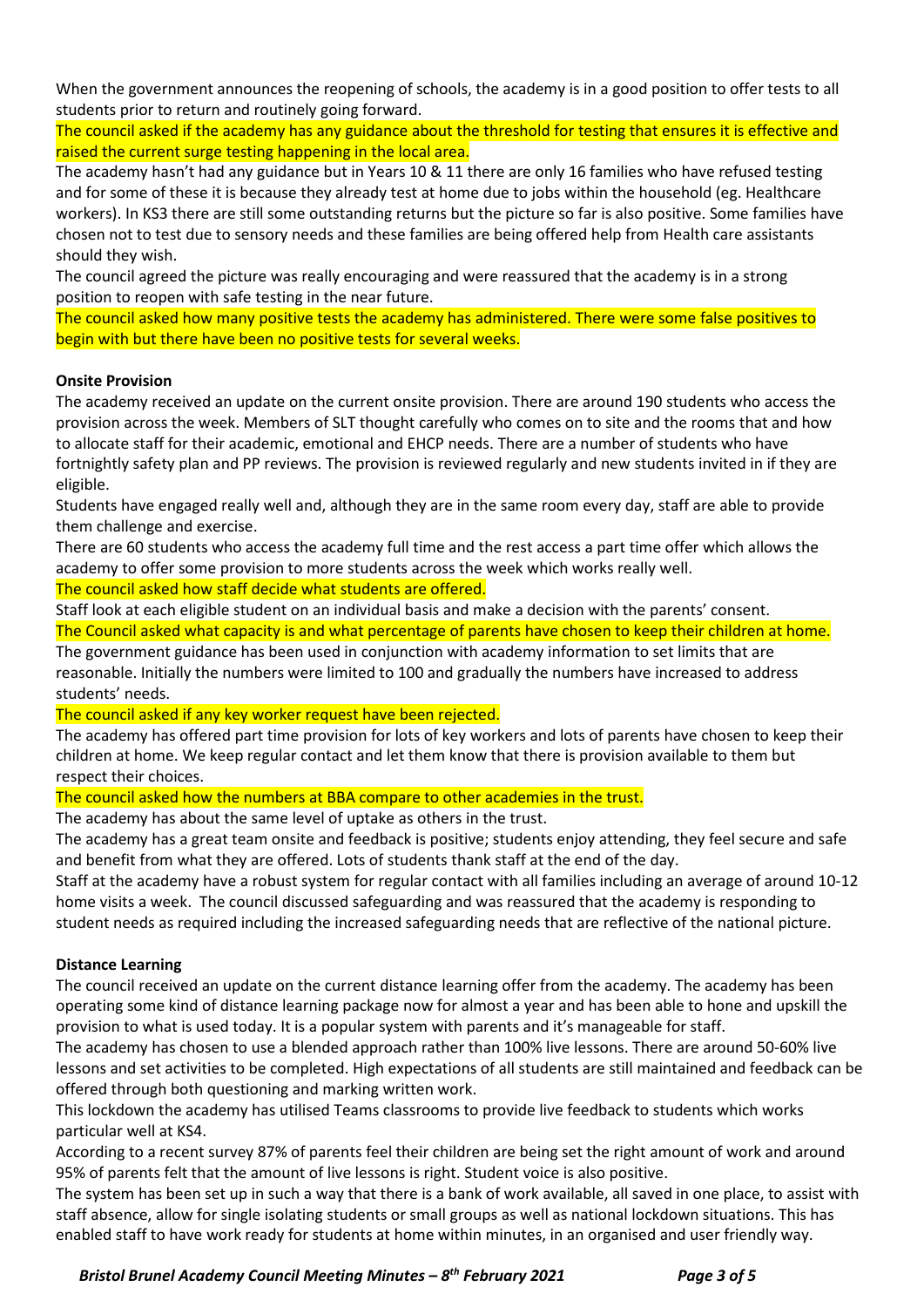Workload for staff has been maintained at a reasonable level and much of the great practice teachers use in the classroom can be replicated on line in terms of pedagogy. The challenges of online learning is providing quick feedback and differentiation. There are gaps emerging in extended writing and the reading gap has opened up significantly nationally. During the October work scrutiny there was clear evidence that extended writing is an issue so there are strategies in place to address this.

The council asked if there is a focus on extended writing in remote provision or is there a plan for when the school reopens fully. There is a focus on Y7 and Exam years but what is the plan for the middle years?

The last work scrutiny purposely focused on Y8 & Y9 work for that reason. There is good quality extended writing work set through online learning and teachers model it in their teaching. Y10 and Y11 are doing live writing with their teachers which is good for providing live feedback and has been successful for students. There is a range of ability and for those students who are reluctant to write at distance, there is less engagement than hoped for. Teachers are trying different approached and there will be a focus on extended writing when the school is fully open. The council asked for an update on extended writing in the next agenda and a review of those most affected. The council asked if PP funding is being used in the current situation.

Everything that was included in the PP funding and Covid Catch up funding is still available to students. In particular there has been a large amount of funding used for pastoral care, there are still nurture groups and interventions being used at home such as Lexia. The council asked to discuss the reading project more fully at the next meeting. The academy is doing its best to provide consistency but just not delivering it in the normal way. Joint teaching has been really successful having two teachers in each online lesson.

The council received an update on the ways that online learning is being tracked to review and improve that the students are achieving at home. The academy has been on a journey to improve the amount of high quality work that is being produced by students and has seen improvements from around 10% high quality work to 85% of work

submitted being high quality work submitted by students.

In the most recent week of data there was 85% attendance at live lessons and 70% of students submitting work. Data is tracked daily and staff are responding accordingly, especially for compound groups where attendance and work submission levels are lower.

The council identified a trend in PP and SEND students submitting less than 50% of the work set and that 2/5 students aren't attending lessons. What is the plan for when the academy returns fully to target those who haven't engaged as much at home.

The academy is awaiting plans for when the government announces the full opening of schools when staff will focus on the core skills students need and identifying gaps without testing students too much. Attendance will be key and being emotionally fit to be in the classroom.

#### **Exams**

The council discussed the changes to national exams this year. Exams have been cancelled for Y11 students and there has been a consultation on how grades should be awarded. The DfE and OfQual are processing the information from the consultation that closed at the end of January. The council discussed likely processes and events that the CLF as a whole is planning for and will update the council once firm plans are in place.

The trust would usually carry out mock exams after February half term, so these are likely to remain in place for reopening to identify gaps and, if necessary, be used as final evidence and be used for formative feedback purposes.

Y11 students have all been offered a careers interview and have been applying for P16 etc. Students are also reminded to look after themselves, make time for hobbies, exercise, have down time, watch TV or do some cooking.

The council complimented all staff at the academy for the phenomenal work they are doing and requested a further update at the next meeting.

#### **Policies**

The council received an update from the policies committee with regards to recent policy changes and approvals. It was highlighted that the council has responsibility under the Trips and Visits policy. This needs to be assigned through the link roles.

The council discussed some feedback from the committee with regards to sickness on trips which has been raised with the central H&S team.